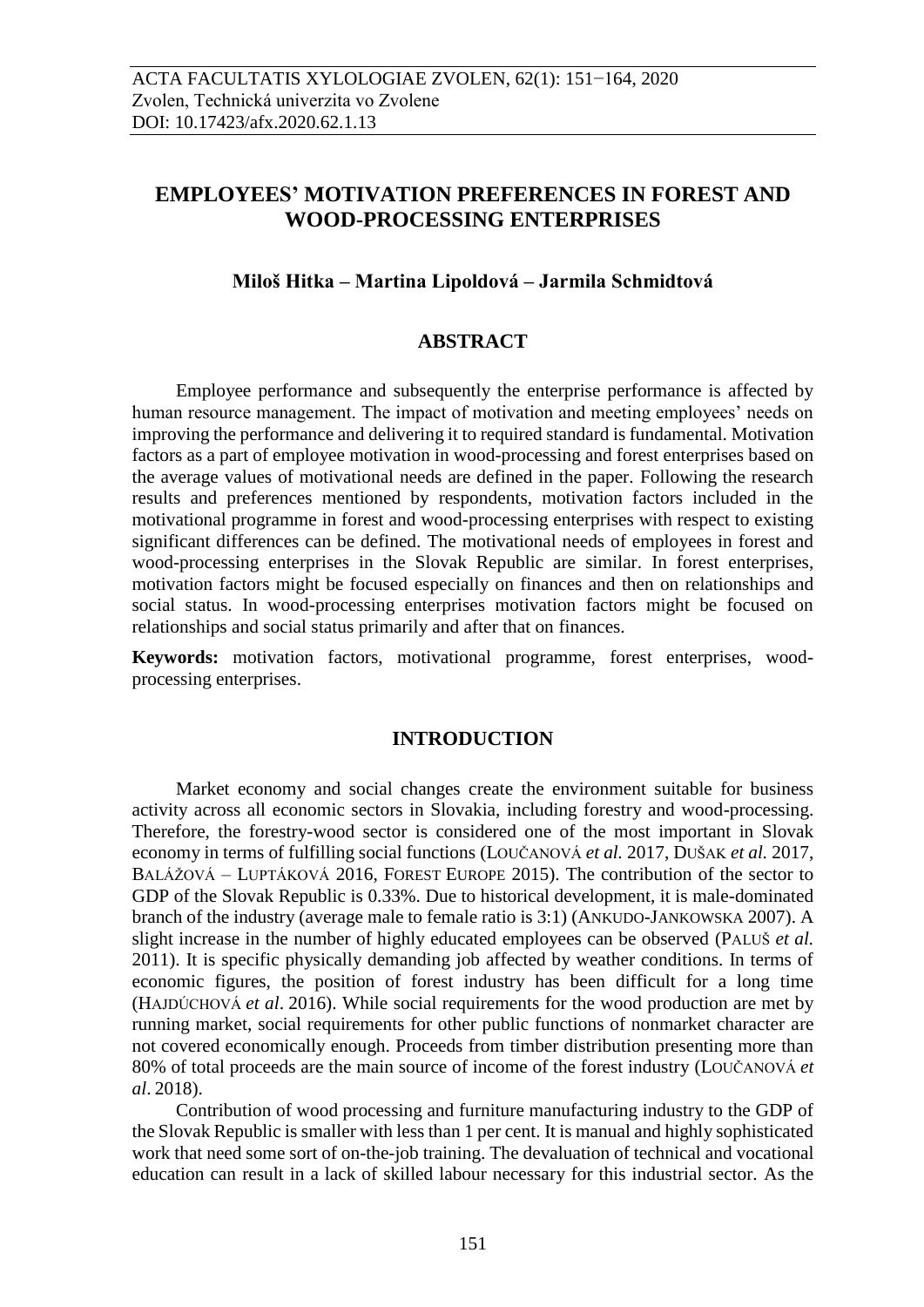number of small and medium sized enterprises in the forest industry is high, forest sector employment as a percentage of total employment in the country is not so high. However, in several Slovak regions, it provides a spectrum of employment opportunities (ZELENÁ SPRÁVA 2017). Despite sufficient quantity of raw material and independence from the need to import materials, amount of products completed is very low. It is especially due to losing purchasing power of inhabitants. In comparison to the European standard, the opportunity to sell cheaper products of poor quality imported from countries of central Europe is encouraged (NEDELIAKOVA – PANAK 2015).

Human resource management is a work with people including the analysis of employee performance, planning ahead the needs of workforce, selecting the candidates, training the employees, their development, evaluation and motivation (ANDREWS 2016, VETRÁKOVÁ *et al.* 2016). It is aimed at ensuring the human resources, subsequently human potential in order to achieve company goals (PEDRAZA MELO – BERNAL GONZÁLEZ 2018, LORINCOVÁ *et al.* 2016, SÁNCHEZ-SELLERO – SÁNCHEZ-SELLERO 2016, TOKARČÍKOVÁ – KUCHARČÍKOVÁ 2015, OLŠOVSKÁ *et al.* 2013). Due to the uniqueness of human potential as a creator of all the values, the potential of all employees must be used and developed deliberately to deliver new values (STACHO *et al.* 2017, BAJZIKOVÁ *et al.* 2013). The effective development of employee potential is based on systematic evaluation and motivation.

Employee motivation plays an important role in achieving great results in organisations (KUCHARČÍKOVÁ – MIČIAK 2018, DAVYDENKO *et al.* 2017, LUCAS *et al.* 2004, DUNFORD *et al.* 2001). Motivation encouraging an individual to work or to be interested in a specific branch of industry can be pragmatic and idealistic at the same time (ROSAK-SZYROCKA 2014). Motivation factors included in a motivational programme are important. Expectations and engagement are formed and the performance of an employee or the work groups is affected (JEONG – CHOI 2017, STACHO – STACHOVÁ 2017). Motives are parts of each personality inciting human activity to achieve specific goals (ARTZ 2008, STONE 2005). They can be considered "an engine" of human activities. Moreover, they are a driving force of the human personality, psychological factors and reasons associated with the behaviour of individuals can be explained by motives (STACHOVÁ *et al.* 2019, FERRARO *et al.* 2018, MINÁROVÁ 2015, ALMOBAIREEK – MANOLOVA 2013). Needs that can be considered the sources of intrinsic motivation together with interests, values and ideals are the strongest motives of human behaviour and relate to the structure of human motivation (GOSSELIN *et al.* 2017, KERTÉSZ *et al.* 2017, LIŽBETINOVÁ 2017). The motives like aspiration and ambition follow the simpler motives only in the case they are fulfilled, i.e. a hierarchy in human motives can be observed (XU *et al.* 2017, ŽUPERKIENĖ – ŽILINSKAS 2008). Due to the fact that the structure of human motivation is complex combination of individual motives, the issue of motivation is included in the motivational programme of enterprises (FEJFAROVÁ – URBANCOVÁ 2016). Motivational programme is focused on ensuring the optimum use of manpower in the process of meeting the enterprise goals (standard performance and ability when employees do not use their spare energy) and at the same time, on meeting the needs and developing human personality at work (BRADY – KING 2018, DAUD 2015, KANFER *et al.* 2012, ROBBINS *et al.* 2007). Creating the environment to support employee motivation in an enterprise is the main goal of the motivational programme (MURA *et al.* 2017). Designing the effective motivational programme is based on the assumption that the enterprise is able to concentrate on factors reporting lower level of employee satisfaction or those important for employee performance because of any other reasons (CSEH PAPP *et al.* 2018). At the same time, observing the changes must be in the centre of the attention as the motivation factors are not stable (VETRÁKOVÁ *et al.* 2017). They are affected by the age, gender, education, experience, environment, etc. (LORINCOVÁ *et al.* 2018, KAMPF *et al.* 2017, JELAČIĆ *et al.* 2010).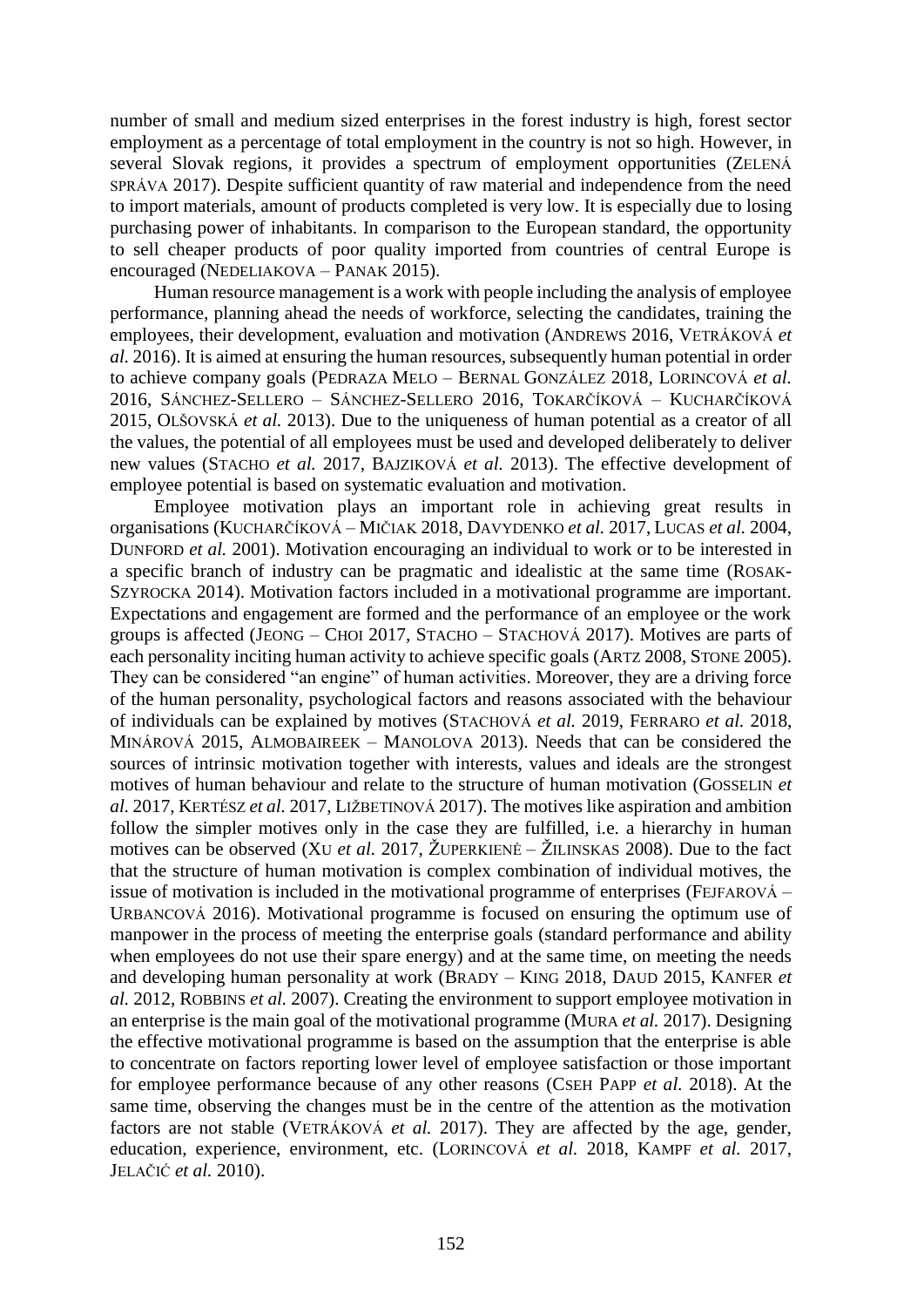The aim of the paper is to compare the level of motivation of forest and woodprocessing enterprises in Slovakia. Defining the similarities or differences in motivational programmes in forest and wood-processing enterprises in Slovakia and possibilities to create a unified motivational programme taking into account specifics of the forest-wood complex will be considered the result of the research.

#### **EXPERIMENTAL PART**

A questionnaire consisting of 30 closed-end questions was used to determine the level of motivation in the enterprise at the actual time (HITKA 2009). The questionnaire was divided into two parts. Socio-demographic and qualification characteristics of employees were investigated in the first part. Basic data on respondents about their age, gender, seniority, completed education and job position were gathered in this part. Individual motivation factors used to find out the characteristics of the work environment, working conditions, appraisal system and remuneration in the enterprise, personnel work in the company, social care system and employee benefits as well as information about employee satisfaction or dissatisfaction, their value orientation, attitude to work, to colleagues and to the enterprise were mentioned in the second part. Motivation factors were arranged in alphabetical order not to affect the respondents. Employees were asked to assign one point of five points of importance from the Likert scale to each question. The level of motivation of the desired and real state was determined by respondents. In the case of desired state, ideas of respondents are used determine the motivation in the future. On the other hand, in the case of the real state, satisfaction with the real-time motivation is presented and highlighted.

The data gathered were processed using the STATISTICA 12.0 software (Dell, Oklahoma City, Oklahoma). Firstly, descriptive statistics was used to define basic differences between selected sample sets consisting of employees in wood-processing and forest enterprises. The research was conducted in the course of four years, from 2016 to 2019. Representativeness was achieved with the number of respondents, 1,114 in total. 609 respondents were from wood-processing enterprises and 505 from forest enterprises. Detailed description of respondents is given in Table 1.

| <b>Enterprises</b>         | <b>Wood-processing</b><br>enterprises |                              | <b>Forest enterprises</b>    | Respondents'<br>participation |         |  |
|----------------------------|---------------------------------------|------------------------------|------------------------------|-------------------------------|---------|--|
| Gender                     | <b>Absolute</b><br>frequency          | <b>Relative</b><br>frequency | <b>Absolute</b><br>frequency | <b>Relative</b><br>frequency  | in $\%$ |  |
| Male                       | 378                                   | 62.07                        | 315                          | 62.38                         | 62.21   |  |
| Female                     | 231                                   | 37.93                        | 190                          | 37.62                         | 37.79   |  |
| Age                        | <b>Absolute</b>                       | <b>Relative</b>              | <b>Absolute</b>              |                               |         |  |
|                            | frequency                             | frequency                    | frequency                    | frequency                     |         |  |
| Up to $30$                 | 154                                   | 25.29                        | 133                          | 26.34                         | 25.76   |  |
| $31 - 40$                  | 242                                   | 39.74                        | 172                          | 34.06                         | 37.16   |  |
| $41 - 50$                  | 157                                   | 25.78                        | 138                          | 27.33                         | 26.48   |  |
| $51+$                      | 56                                    | 9.20                         | 12.28<br>62                  |                               | 10.59   |  |
| <b>Completed education</b> | <b>Absolute</b>                       | <b>Relative</b>              | <b>Absolute</b>              | <b>Relative</b>               |         |  |
|                            | frequency                             | frequency                    | frequency                    | frequency                     |         |  |
| Primary                    | 82                                    | 13.46                        | 99                           | 19.60                         | 16.25   |  |
| Lower secondary            | 161                                   | 26.44                        | 94                           | 18.61                         | 22.89   |  |
| Upper secondary            | 229                                   | 37.60                        | 155                          | 30.69                         | 34.47   |  |
| Higher                     | 137                                   | 22.50                        | 157                          | 31.09                         | 26.39   |  |

#### **Tab. 1 Description of the sample set.**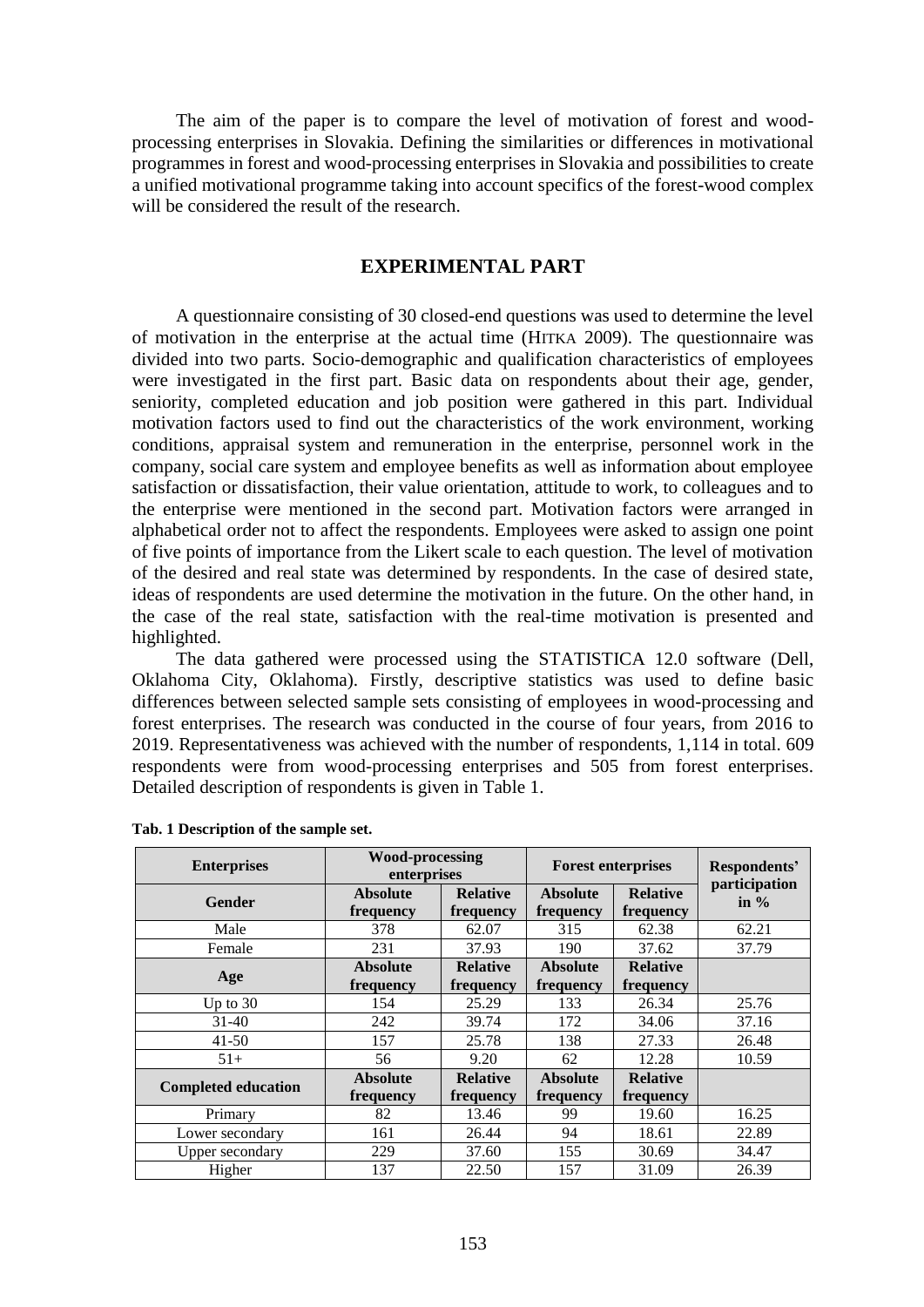| Years of working in the | <b>Absolute</b> | <b>Relative</b> | <b>Absolute</b> | <b>Relative</b> |       |
|-------------------------|-----------------|-----------------|-----------------|-----------------|-------|
| enterprise              | frequency       | frequency       | frequency       | frequency       |       |
| Less than 1 year        | 60              | 9.85            | 47              | 9.31            | 9.61  |
| $1-3$ years             | 125             | 20.53           | 154             | 30.50           | 25.04 |
| 4-6 years               | 90              | 14.78           | 115             | 22.77           | 18.40 |
| 7-9 years               | 200             | 32.84           | 45              | 8.91            | 21.99 |
| 10 years and more       | 134             | 22.00           | 144             | 28.51           | 24.96 |
| <b>Job position</b>     | <b>Absolute</b> | <b>Relative</b> | <b>Absolute</b> | <b>Relative</b> |       |
|                         | frequency       | frequency       | frequency       | frequency       |       |
| Manager                 | 86              | 14.12           | 82              | 16.24           | 15.08 |
| Blue-collar worker      | 296             | 48.60           | 212             | 41.98           | 45.60 |
| White – collar worker   | 227             | 37.27           | 211             | 41.78           | 39.32 |

Subsequently, hypothesis were defined as follows:

*WH1 = It is assumed that in the employee motivation in wood-processing and forest enterprises in Slovakia, there are same motivation factors from the 30 given in top positions. WH2 = It is assumed that the level of motivation factors in top positions mentioned by* 

*respondents in forest and wood-processing enterprises in Slovakia will be similar.*

Due to the independence of sample sets, the significance of difference in the level of importance was evaluated using the two-sample t-test for independent samples when variances are equal or unequal.

Null hypotheses about the agreement of two means of two compared sets were tested. The level of significance  $\alpha = 0.05$  was used in testing null hypothesis about the equality of average values of individual motivation factors (MASON – LIND 1990).

#### **RESULTS AND DISCUSSION**

Following the results of perceiving the importance of motivation factors by the employees, the order of importance of motivation factors in wood-processing and forest enterprises could be determined (Table 2) and motivational programme tailored to the needs of employees could be created. When determining the motivational needs of the employees in wood-processing and forest enterprises in Slovakia, motivation factors *atmosphere in the workplace, communication in the workplace, good work team, fringe benefits, work environment, supervisor's approach, fair appraisal system, job security, basic salary and workload and type of work* were preferred by the employees in wood processing enterprises. The focus is put on factors related to relationship, finances and social needs. The employees of forest enterprises were motivated especially by the factors like *fringe benefits, enough free time*, *basic salary, good work team, fair appraisal system, working hours, workload and type of work, job security, atmosphere in the workplace and individual decision making, i*.e. mainly factors related to finances, relationship and social needs.

| Tab. 2 The motivation factors as a part of employee motivation in wood-processing and forest enterprises |
|----------------------------------------------------------------------------------------------------------|
| based on average values of motivational needs.                                                           |

| <b>WOOD-PROCESSING ENTERPRISES</b>    |      | <b>FOREST ENTERPRISES</b> |      |  |  |
|---------------------------------------|------|---------------------------|------|--|--|
| <b>Motivation factor</b><br>mean      |      | <b>Motivation factor</b>  | mean |  |  |
| Atmosphere in the workplace           | 4.33 | <b>Fringe benefits</b>    | 4.45 |  |  |
| <b>Communication in the workplace</b> | 4.20 | Free time                 | 4.32 |  |  |
| Good work team                        | 4.19 | <b>Basic salary</b>       | 4.29 |  |  |
| <b>Fringe benefits</b>                | 4.18 | Good work team            | 4.30 |  |  |
| Work environment                      | 4.17 | Fair appraisal system     | 4.25 |  |  |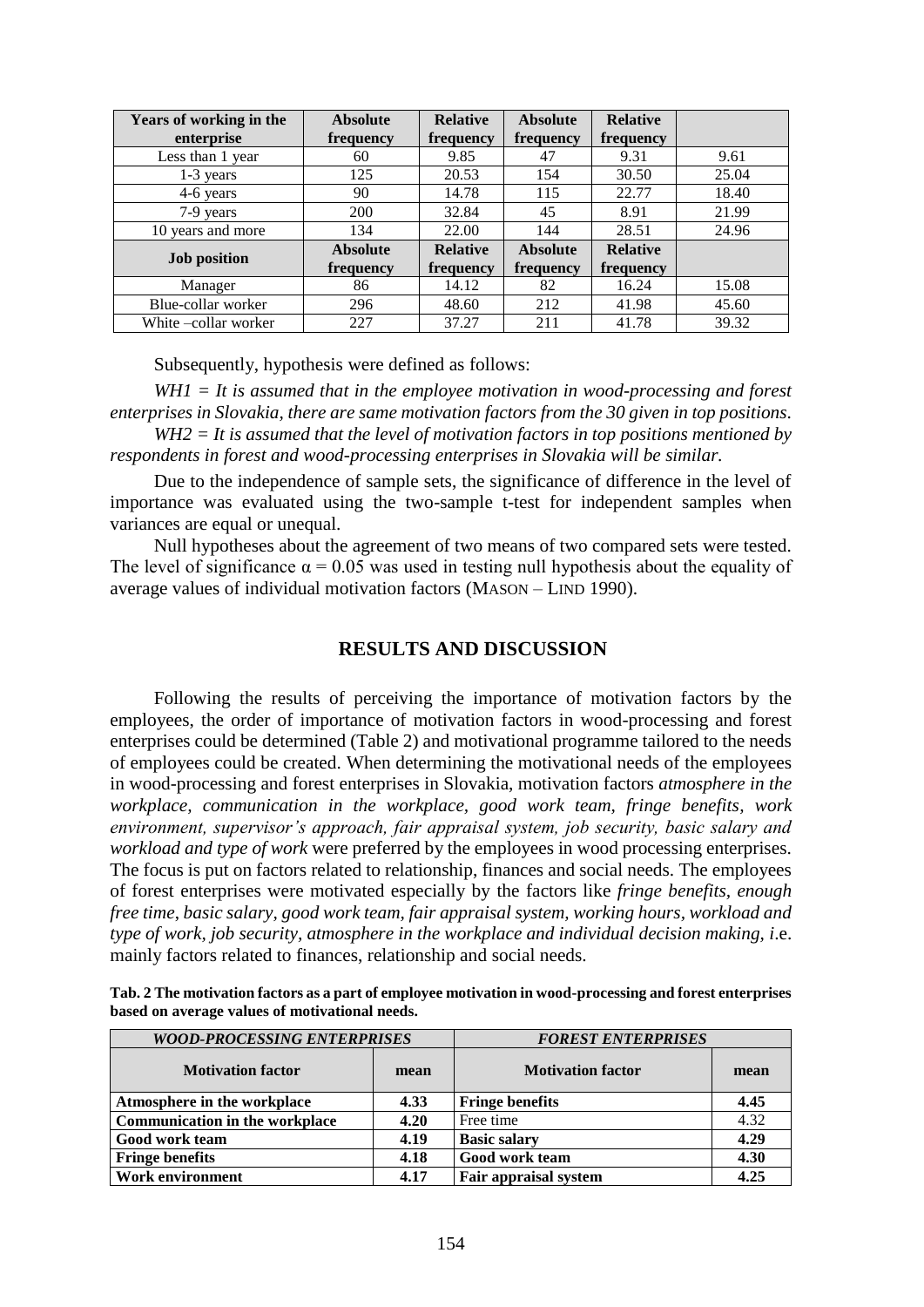| Supervisor's approach                  | 4.14 | Working hours                          | 4.28 |
|----------------------------------------|------|----------------------------------------|------|
| <b>Job security</b>                    | 4.06 | <b>Job security</b>                    | 4.26 |
| <b>Basic salary</b>                    | 4.06 | Atmosphere in the workplace            | 4.23 |
| Workload and type of work              | 4.04 | Individual decision-making             | 4.23 |
| <b>Fair appraisal system</b>           | 4.00 | Workload and type of work              | 4.27 |
| Prestige                               | 4.00 | Name of the company                    | 4.21 |
| Job performance                        | 4.00 | <b>Communication in the workplace</b>  | 4.19 |
| Selfactualisation                      | 4.00 | <b>Work environment</b>                | 4.14 |
| Social benefits                        | 3.99 | Supervisor's approach                  | 4.13 |
| Information about performance result   | 3.98 | Social benefits                        | 4.12 |
| Opportunity to apply one's own ability | 3.98 | Information about performance result   | 4.12 |
| Region's development                   | 3.98 | Selfactualisation                      | 4.12 |
| Mental effort                          | 3.97 | Competences                            | 4.11 |
| Competences                            | 3.97 | Relation to the environment            | 4.11 |
| Individual decision-making             | 3.96 | Job performance                        | 4.10 |
| Working hours                          | 3.95 | Education and personal growth          | 4.09 |
| Job safety                             | 3.94 | Physical effort at work                | 4.09 |
| Career advancement                     | 3.93 | Opportunity to apply one's own ability | 4.06 |
| Physical effort at work                | 3.93 | Recognition                            | 4.04 |
| Company mission                        | 3.88 | Career advancement                     | 3.99 |
| Name of the company                    | 3.87 | Prestige                               | 3.92 |
| Relation to the environment            | 3.64 | Company mission                        | 3.87 |
| Education and personal growth          | 3.63 | Job safety                             | 3.87 |
| Recognition                            | 3.59 | Region's development                   | 3.84 |
| Free time                              | 3.54 | Mental effort                          | 3.82 |

# **Tab. 3 Frequency of evaluation and differences in significant motivation factors.**

| <b>Fringe benefits</b>  | <b>Absolute frequency</b> | <b>Relative</b><br>frequency | <b>Absolute</b><br>frequency | <b>Relative</b><br>frequency |  |
|-------------------------|---------------------------|------------------------------|------------------------------|------------------------------|--|
|                         | Forest enterprises        |                              |                              | Wood-processing enterprises  |  |
| $\mathbf{1}$            | 4                         | 0.79                         | 3                            | 0.49                         |  |
| $\overline{2}$          | 15                        | 2.97                         | 28                           | 4.60                         |  |
| $\overline{\mathbf{3}}$ | 45                        | 8.91                         | 88                           | 14.45                        |  |
| $\overline{\mathbf{4}}$ | 128                       | 25.35                        | 227                          | 37.27                        |  |
| 5                       | 313                       | 61.98                        | 263                          | 43.19                        |  |
| <b>Total</b>            | 505                       | 100.00                       | 609                          | 100.00                       |  |
| Work                    |                           | <b>Relative</b>              | <b>Absolute</b>              | <b>Relative</b>              |  |
| environment             | <b>Absolute frequency</b> | frequency                    | frequency                    | frequency                    |  |
|                         | Forest enterprises        |                              |                              | Wood-processing enterprises  |  |
| $\mathbf{1}$            | 14                        | 2.77                         | 12                           | 1.97                         |  |
| $\overline{2}$          | 13                        | 2.57                         | 20                           | 3.28                         |  |
| 3                       | 79                        | 15.64                        | 127                          | 20.85                        |  |
| 4                       | 148                       | 29.31                        | 211                          | 34.65                        |  |
| 5                       | 251                       | 49.70                        | 239                          | 39.24                        |  |
| <b>Total</b>            | 505                       | 100.00                       | 609                          | 100.00                       |  |
| Fair appraisal          | <b>Absolute frequency</b> | <b>Relative</b>              | <b>Absolute</b>              | <b>Relative</b>              |  |
| system                  |                           | frequency                    | frequency                    | frequency                    |  |
|                         | Forest enterprises        |                              |                              | Wood-processing enterprises  |  |
| 1                       | 3                         | 0.59                         | 6                            | 0.99                         |  |
| $\overline{2}$          | 12                        | 2.38                         | 23                           | 3.78                         |  |
| $\overline{\mathbf{3}}$ | 71                        | 14.06                        | 121                          | 19.87                        |  |
| 4                       | 178                       | 35.25                        | 250                          | 41.05                        |  |
| 5                       | 241                       | 47.72                        | 209                          | 34.32                        |  |
| <b>Total</b>            | 505                       | 100.00                       | 609                          | 100.00                       |  |
|                         | <b>Absolute frequency</b> | <b>Relative</b>              | <b>Absolute</b>              | <b>Relative</b>              |  |
| <b>Basic salary</b>     |                           | frequency                    | frequency                    | frequency                    |  |
| Forest enterprises      |                           |                              | Wood-processing enterprises  |                              |  |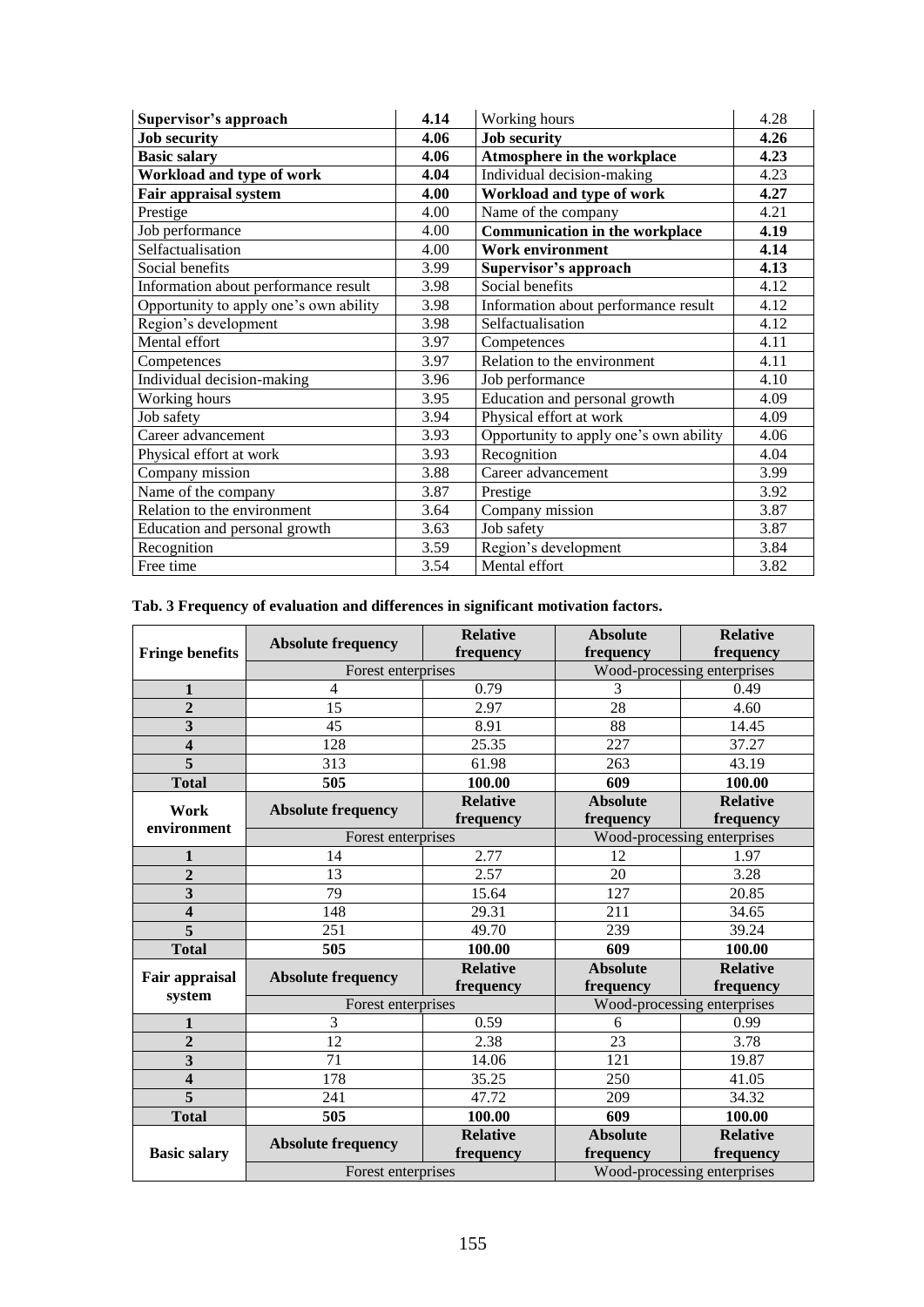|                         | 9                         | 1.78            | 10                          | 1.64            |  |
|-------------------------|---------------------------|-----------------|-----------------------------|-----------------|--|
| $\mathbf 2$             | 16                        | 3.17            | 29                          | 4.76            |  |
| 3                       | 68                        | 13.47           | 126                         | 20.69           |  |
| 4                       | 206                       | 40.79           | 242                         | 39.74           |  |
| 5                       | 206                       | 40.79           | 202                         | 33.17           |  |
| <b>Total</b>            | 505                       | 100.00          | 609                         | 100.00          |  |
| Workload and            |                           | <b>Relative</b> | <b>Absolute</b>             | <b>Relative</b> |  |
|                         | <b>Absolute frequency</b> | frequency       | frequency                   | frequency       |  |
| type of work            | Forest enterprises        |                 | Wood-processing enterprises |                 |  |
|                         | 3                         | 0.59            | 11                          | 1.81            |  |
| $\mathbf{2}$            | 13                        | 2.57            | 35                          | 5.75            |  |
|                         |                           |                 |                             |                 |  |
| 3                       | 69                        | 13.66           | 143                         | 23.48           |  |
| $\overline{\mathbf{4}}$ | 175                       | 34.65           | 204                         | 33.50           |  |
| 5                       | 245                       | 48.51           | 216                         | 35.47           |  |

Following descriptive statistics, the fact that the motivation factors corresponding with the needs of employees in forest and wood-processing enterprises are similar can be anticipated. It follows our hypothesis WH1. Further analysis is devoted to comparing the level of importance of ten most important motivation factors in wood-processing enterprises with identical motivation factors in forest enterprises using the t-test (Table 4).

| <b>Motivation factor</b>       | forest enterprises<br>Frequency | wood-processing<br>enterprises<br>Frequency | Mean forest<br>enterprises | wood-processing<br>enterprises<br>Mean | deviation<br>enterprises<br><b>Standard</b><br>forest | <b>Standard deviation</b><br>wood-processing<br>enterprises | t-test | p-level |
|--------------------------------|---------------------------------|---------------------------------------------|----------------------------|----------------------------------------|-------------------------------------------------------|-------------------------------------------------------------|--------|---------|
| Atmosphere in the workplace    | 505                             | 609                                         | 4.23                       | 4.33                                   | 0.837                                                 | 0.879                                                       | 5.155  | 0.165   |
| Communication in the workplace | 505                             | 609                                         | 4.16                       | 4.20                                   | 1.091                                                 | 0.980                                                       | 1.215  | 0.225   |
| Good work team                 | 505                             | 609                                         | 4.30                       | 4.19                                   | 0.963                                                 | 0.876                                                       | 0.172  | 0.864   |
| <b>Fringe benefits</b>         | 505                             | 609                                         | 4.45                       | 4.18                                   | 0.833                                                 | 0.884                                                       | 4.473  | 0.000   |
| Supervisor's approach          | 505                             | 609                                         | 4.13                       | 4.14                                   | 0.893                                                 | 0.901                                                       | 0.278  | 0.781   |
| <b>Basic salary</b>            | 505                             | 609                                         | 4.14                       | 4.29                                   | 0.891                                                 | 0.953                                                       | 4.646  | 0.000   |
| Job security                   | 505                             | 609                                         | 4.26                       | 4.06                                   | 1.027                                                 | 0.925                                                       | 0.693  | 0.488   |
| Workload and type of work      | 505                             | 609                                         | 4.27                       | 4.04                                   | 0.922                                                 | 0.939                                                       | 2.732  | 0.006   |
| <b>Fair appraisal system</b>   | 505                             | 609                                         | 4.25                       | 4.00                                   | 0.929                                                 | 0.948                                                       | 2.992  | 0.003   |
| Work environment               | 505                             | 609                                         | 4.14                       | 3.97                                   | 0.898                                                 | 0.937                                                       | 3.182  | 0.002   |

**Tab. 4 Significant motivation factors in wood-processing and forest enterprises.**

Note: Statistically significant differences are in bold.

Following the results of the t-test, the fact that in the motivation factors *fringe benefits, work environment, fair appraisal system, basic salary, workload and the type of work* there are statistically significant differences in perceiving the importance of motivation between the employees in wood-processing and forest enterprises can be stated. Therefore, the hypothesis WH2 is refused.

The motivation factor *fringe benefits* was assigned with the highest number of points of importance most often (Table 3). Average values of the level of importance, we worked with, were dependent on the quantity of respondents' responses at individual levels of the Likert scale. 61.98% was the highest level of importance assigned by the employees in forest enterprises. The second highest level of importance was assigned by the employees in woodprocessing enterprises – 37.27%, in comparison to 25.35% in forest enterprises.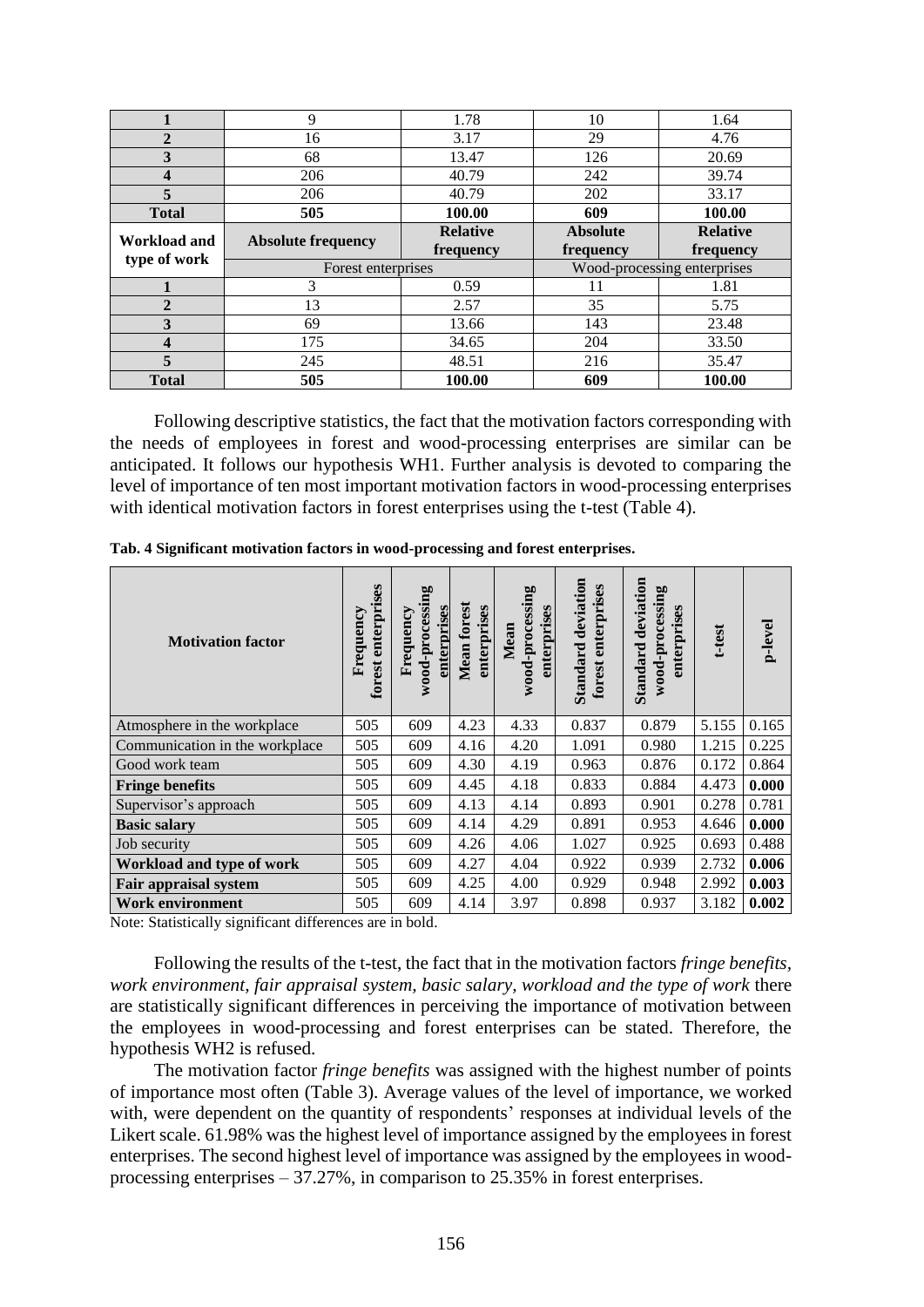

**Fig. 1 Box-plots for significant differences in motivation factors in wood-processing and forest enterprises.**

In the case of the motivation factor *work environment,* the fact that the average value of the level of motivation of investigated factor in forest enterprises was 4.18, whereby in wood-processing enterprises it was 4.17 was observed. Therefore, the fact that higher motivational power relating to the mentioned factor was in forest enterprises can be stated. When investigating the dependence of the motivation factor *name of the company*, statistically significant differences between forest and wood-processing enterprises were observed.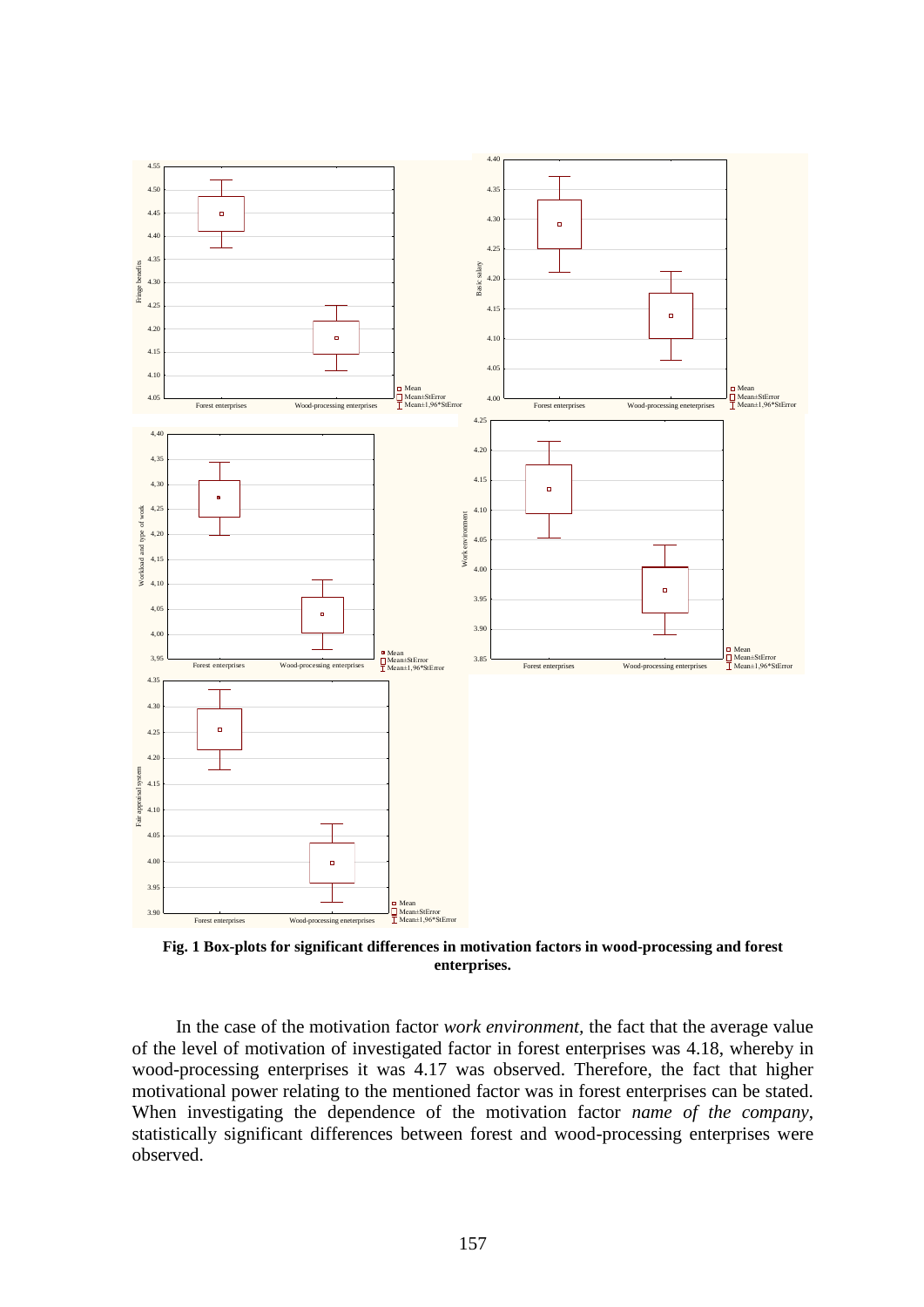The motivation factor *fair appraisal system* was evaluated by 47.72% of the respondents with the highest points. In wood-processing enterprises, mentioned factor was considered important by most respondents. It was assigned with four points by 41.05% of the respondents.

When evaluating the motivation factor *basic salary,* the fact that the mentioned factor was assigned with the two highest points of importance by the same number of respondents in forest enterprises can be stated. In the case of wood-processing enterprises, the factor was assigned with the four points by most of the employees, 39.74% of the respondents.

The analysis of the motivation factor *work environment* shows that there were statistically significant differences between the employees in forest and wood-processing enterprises. In forest enterprises, the mentioned factor was considered very important for the future motivation by higher number of respondents evaluating the level of motivation in comparison to the employees in wood-processing enterprises assigning the factor with 3-5 points.

| <b>Groups of motivation</b><br>factors | forest<br>enterprises<br>Frequency | wood-<br>enterprises<br>processing<br>Frequency | Mean forest<br>enterprises | wood-<br>enterprises<br>processing<br>Mean | Standard deviation<br>forest enterprises | deviation<br>wood-processing<br>enterprises<br>Standard | t-test   | of freedom<br>degrees | p-level |
|----------------------------------------|------------------------------------|-------------------------------------------------|----------------------------|--------------------------------------------|------------------------------------------|---------------------------------------------------------|----------|-----------------------|---------|
| relating to mutual<br>relationship     | 1,060                              | 2,436                                           | 4.33                       | 4.21                                       | 0.810                                    | 0.930                                                   | 3.715    | 2,293.701             | 0.000   |
| relating to career<br>aspiration       | 2,120                              | 4,872                                           | 3.98                       | 3.88                                       | 1.025                                    | 1.000                                                   | 3.776    | 6,990.000             | 0.000   |
| relating to finance                    | 795                                | 1,827                                           | 3.81                       | 4.06                                       | 1.089                                    | 0.991                                                   | $-5.597$ | 1,391.199             | 0.000   |
| relating to work<br>conditions         | 2,385                              | 5,481                                           | 4.23                       | 4.01                                       | 0.878                                    | 0.956                                                   | 10.189   | 4,909.395             | 0.000   |
| relating to social needs               | 1,590                              | 3,654                                           | 3.86                       | 3.85                                       | 1.089                                    | 1.065                                                   | 0.398    | 5,242.000             | 0.691   |

**Tab. 5 Significant differences in groups of motivation factors in wood-processing and forest enterprises.**

Note: Statistically significant differences are in bold.

Following the results of the research and quantity of respondents' responses, the motivational programme for forest and wood-processing enterprises can be defined as follows: motivation factors in forest enterprises must be primarily focused on relationship and work conditions and only secondarily on the career advancement and finances. In woodprocessing enterprises the focus must be primarily put on relationship and finances and secondarily on work conditions and career advancement (Figure 2). Subsequently, specific factors affecting the level of motivation in individual branches of industry will be selected. However, the fact that a lot of enterprises are not prepared to implement creative solutions of their managers and lots of managers are not familiar with the impact of motivation factors on the enterprise performance must be mentioned. When the managers' skills improve and their performance optimises, trends in creating motivational programmes will be implemented in practice.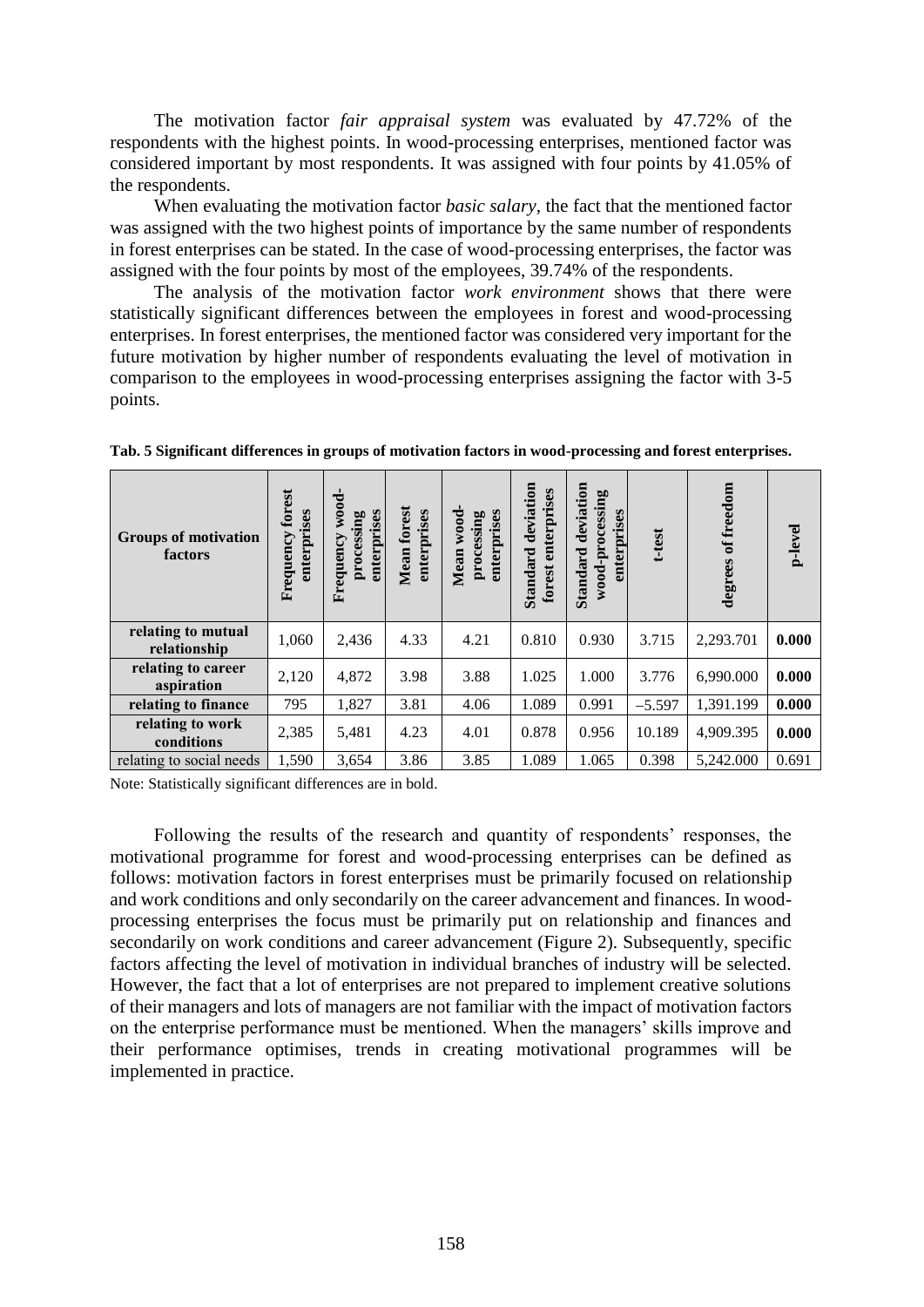

**Fig. 2 Box-plots for significant differences in groups of motivation factors in wood-processing and forest enterprises.**

# **CONCLUSION**

Essential part of the economy in each country is generated by small and medium-sized enterprises with their huge potential for growth and effect on stabilising the economy and regional development. They are one of the greatest driving power of regional development because of their importance in creating the jobs and business ambitions (KOVAĽOVÁ *et al.*) 2018, BORISOV *et al.* 2018, NEMEC *et al.* 2017, LORINCOVÁ 2015, MUSOVÁ 2015, PALUŠ *et al.* 2015, HAJDUKOVÁ 2014, SCHULER 1992). Progress in economic growth is accompanied with the progress in human resource management and motivational programme (ZHU – WARNER 2019, LORINCOVÁ *et al.* 2018, STACHOVÁ *et al.* 2017, KAMPF *et al.* 2017, KRIŽANOVÁ *et al.* 2017, LIŽBETINOVÁ *et al.* 2016, POLIAČIKOVÁ 2016, GRENČAY *et al.* 2015, STACHOVÁ – STACHO 2015, SUCHOMEL *et al.* 2012, DEWETTINCK – REMUE 2011, DECI – RYAN 2008, RYAN *et al.* 2006, WRIGHT *et al.* 2001). Motivating employees in the right way is one of the prerequisite for the success of each enterprise (AYDIN – TIRYAKI 2018, MÉSZÁROS 2018).

Following the research, the fact that motivational needs associated with the most important motivation factors of the employees in forest and wood-processing enterprises are partially similar can be stated. The mentioned findings cannot be used in the case of the unified motivational programmes. The employees in wood-processing enterprises were motivated more by the motivation factors relating to relationship and finances. On the other hand, the motivation factors relating to finances and relationship were considered important by the employees in forest enterprises. At the same time, there were significant differences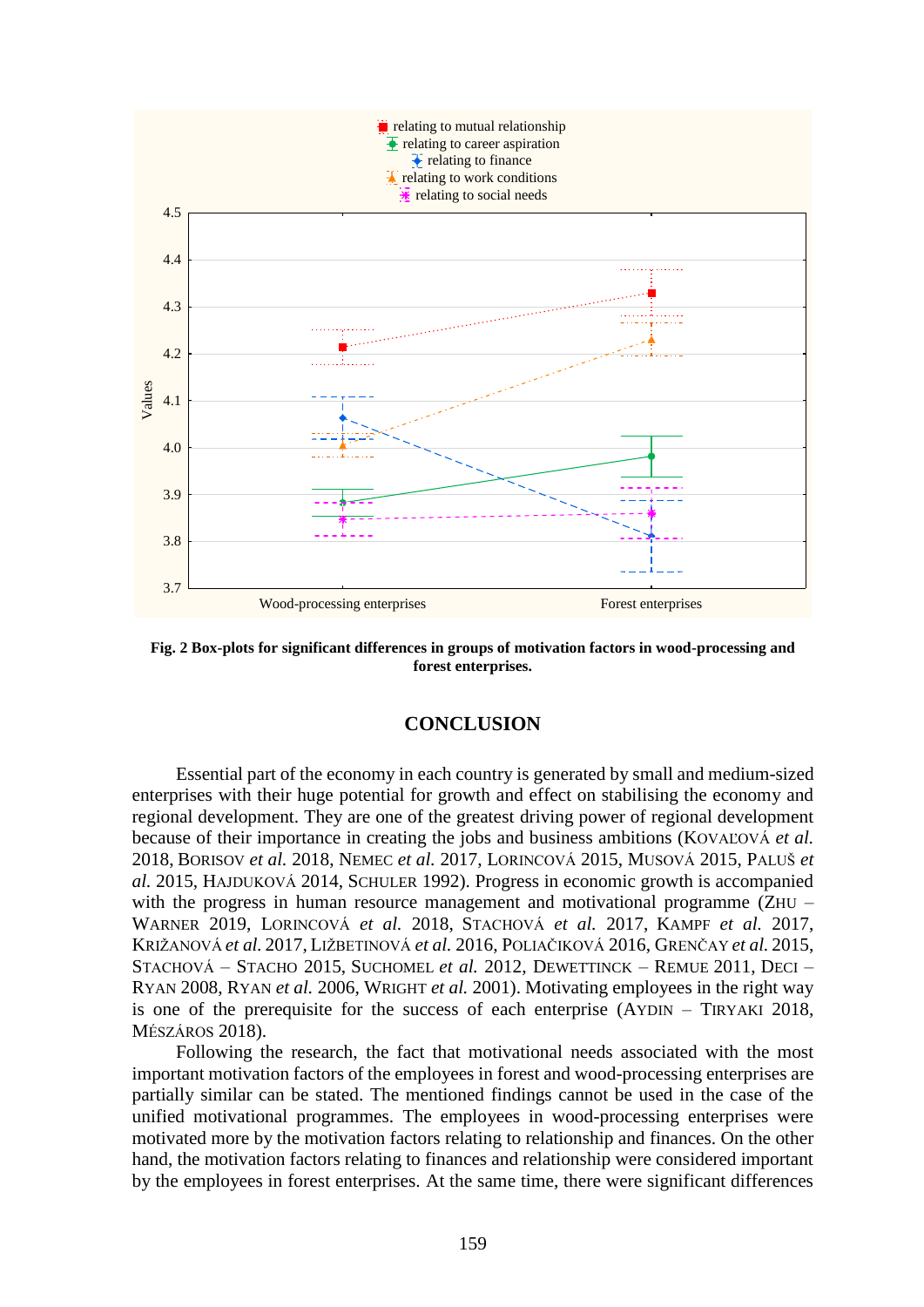between individual motivation factors evaluated by the employees in forest and woodprocessing enterprises. Following the results, it is clear that motivational programme in specific branches of industry must be created differently.

As creating the motivational programme is very hard and money consuming activity, it must be effective with positive impact on the enterprise economy. Therefore, systematic, thorough analysis of motivational needs of employees is necessary. At the present time, motivational programme can be created following the average importance of individual motivation factors in individual branches of industry in a unified way. In the future, employees' requirements can change. Therefore, the motivational programme should be updated regularly according to the needs of an enterprise. At the same time, the fact that further research studies into motivational needs of employees in terms of gender, age, education, job position and seniority must be carried out can be stated, i.e. further research into this area focused on regional or international differences is expected.

#### **REFERENCES**

ALMOBAIREEK, W., MANOLOVA, T. 2013. Entrepreneurial motivations among female university youth in Saudi Arabia. In Journal of Business Economics and Management, 2013, 14(1): S56–S75. (DOI: [10.3846/16111699.2012.711364\)](https://doi.org/10.3846/16111699.2012.711364).

ANDREWS, C. 2016. Integrating public service motivation and self-determination theory: A framework. In International Journal of Public Sector Management, 2016, 29(3): 238–254. (DOI: 10.1108/IJPSM-10-2015-0176).

ARTZ, B. 2008. The role of firm size and performance pay in determining employee job satisfaction brief: Firm size, performance pay, and job satisfaction. In Labour, 2008, 22(2): 315–343. (DOI: 10.1111/j.1467-9914.2007.00398.x).

AYDIN, A., TIRYAKI, S. 2018. Impact of performance appraisal on employee motivation and productivity in Turkish forest products industry: A structural equation modeling analysis. In Drvna Industrija, 2018, 69(2): 101–111. (DOI: 10.5552/drind.2018.1710).

BAJZIKOVA, L., SAJGALIKOVA, H., WOJCAK, E., POLAKOVA, M. 2013. Are flexible work arrangements attractive enough for knowledge-intensive businesses? In Procedia Social and Behavioral Sciences, 2013, 99: 771–783. (DOI: 10.1016/j.sbspro.2013.10.549).

BALÁŽOVÁ, E., LUPTÁKOVÁ, J. 2016. Application of the economic value added index in the performance evaluation of forest enterprise. In Journal of Forest Science, 2013, 62(5): 191–197. (DOI: 10.17221/48/2015-JFS).

BORISOV, A., NAROZHNAIA, D., TARANDO, E., VORONTSOV, A., PRUEL, N., NIKIFOROVA, O. 2018. Destructive motivation of personnel: A case study of russian commercial companies. In Enterpreneurship and Sustainability Issues, 2018, 6(1): 253–267. (DOI: 10.9770/jesi.2018.6.1(16).

BRADY, P. Q., KING, W.R. 2018. Brass satisfaction: Identifying the personal and work-related factors associated with job satisfaction among police chiefs. In Police Quarterly, 2018, 21: 250–277. (DOI: 10.1177/1098611118759475).

CSEH PAPP, I., VARGA, E., SCHWARCZOVÁ, L., HAJÓS, L. 2018. Public work in an international and Hungarian context. In Central European Journal of Labour Law and Personnel Management, 2018, 1(1): 6–16. (DOI: 10.33382/cejllpm.2018.01.01).

DAUD, N. 2015. Determinants of job satisfaction: How satisfied are the new generation employees in Malaysia? In The 3rd Global conference on Business and Social Science-2015. Kuala Lumpur, Malaysia, 2015.

DAVYDENKO, V. A., KAŹMIERCZYK, J., ROMASHKINA, G. F., ŻELICHOWSKA, E. 2017. Diversity of employee incentives from the perspective of banks employees in Poland - Empirical approach. In Enterpreneurship and Sustainability Issues, 2017, 5(1): 116–126. (DOI: 10.9770/jesi.2017.5.1(9)). DECI, E. L., RYAN, R. M. 2008. Self-determination theory: A macrotheory of human motivation,

development, and health. In Canadian Psychology/Psychologie Canadienne, 2008, 49(3): 182.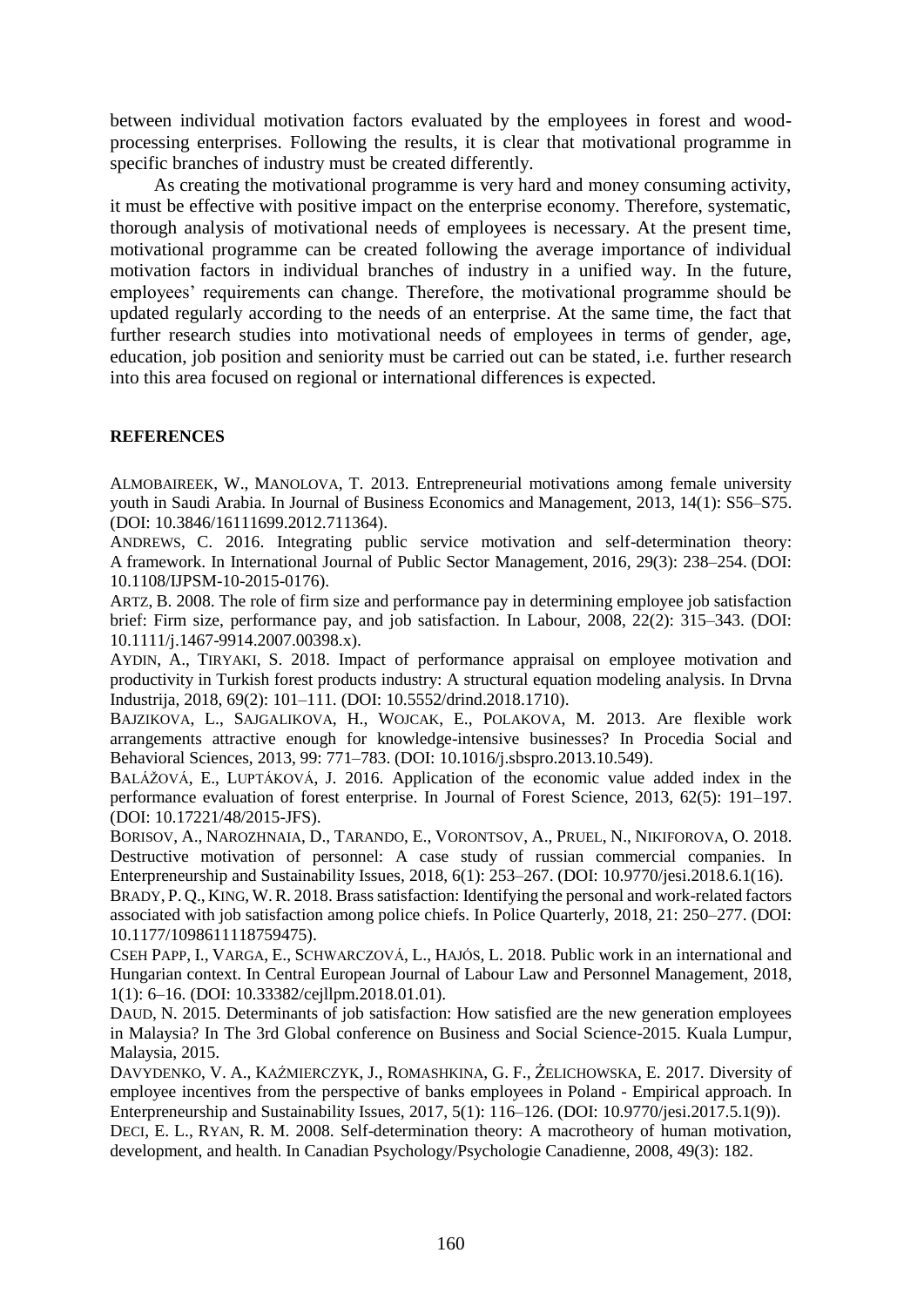DEWETTINCK, K., REMUE, J. 2011. Contextualizing HRM in comparative research: The role of the Cranet network. In Human Resource Management Review, 2011, 21: 37–49. (DOI: 10.1016/j.hrmr.2010.09.010).

DUNFORD, B. B., SNELL, S. A., WRIGHT, P. M. 2001. Human resources and the resource based view of the firm. In Journal of Management, 2001, 27: 701–721.

DUŠAK, M., JELAČIČ, D., BARČIĆ, A. P., NOVAKOVA, R. 2017. Improvements to the production management system of wood-processing in small and medium enterprises in southeast Europe. In BioResources, 2017, 12(2): 3303–3315. (DOI: 10.15376/biores.12.2.3303-3315).

FEJFAROVÁ, M., URBANCOVÁ, H. 2016. Human resource management in small and medium-sized enterprises in the Czech Republic. In Scientific Papers of the University of Pardubice, Series D: Faculty of Economics and Administration, 2016, 36: 79–90.

FERRARO, T., MOREIRA, J. M., DOS SANTOS, N. R., PAIS, L., SEDMAK, C. 2018. Decent work, work motivation and psychological capital: An empirical research. In Work, 2018, 60: 339–354. (DOI: 10.3233/WOR-182732).

FOREST EUROPE. 2015. State of Europe´s Forests 2015. Forest Europe. p. 314, online: www.foresteurope.org.

GOSSELIN, A., BLANCHET, P., LEHOUX, N.,CIMON, Y. 2017. Main motivations and barriers for using wood in multi-story and non-residential construction projects. In BioResources, 2017, 12(1): 546– 570. (DOI: 10.15376/biores.12.1.546-570).

GRANČAY, M., GRANČAY, N., DRUTAROVSKÁ, J., MURA, L. 2015. Gravity model of trade of the Czech and Slovak republics 1995-2012: How have determinants of trade changed. In Politicka Ekonomie, 2015, 63: 759–777. (DOI: 10.18267/j.polek.1025).

HAJDÚCHOVÁ, I., SEDLIAČIKOVÁ, M., HALAJ, D., KRIŠTOFÍK, P., MUSA, H., VISZLAI, I. 2016. The Slovakian forest-based sector in the context of globalization. In BioResources, 2016, 11(2), 4808- 4820. (DOI: 10.15376/biores.11.1.4808-4820).

H[AJDUKOVÁ](https://www.scopus.com/authid/detail.uri?authorId=55316554400&eid=2-s2.0-84897864936), A. 2014. Impact of regional differences on apprehending of the significance of labour factors motivating the employees of woodworking industry on Slovakia. In Acta Facultatis Xylologiae, 2014, 56(1):119–128.

HITKA, M. 2009. Model analýzy motivácie zamestnancov výrobných podnikov. Zvolen, Slovakia: Technická univerzita vo Zvolene, 2009. 149 s. ISBN 978-80-228-1998-5.

J[ELAČIĆ](https://www.scopus.com/authid/detail.uri?authorId=6508088395&eid=2-s2.0-79952430859), D., G[RLADINOVIĆ](https://www.scopus.com/authid/detail.uri?authorId=23018805500&eid=2-s2.0-79952430859), T., PIRC, [A.,](https://www.scopus.com/authid/detail.uri?authorId=24512513800&eid=2-s2.0-79952430859) O[BLAK](https://www.scopus.com/authid/detail.uri?authorId=18038361800&eid=2-s2.0-79952430859), L. 2010. Motivation factors analysis in industrial plants. In Strojarstvo, 2010, 52: 349–361.

JEONG, J., CHOI, M. 2017. The expected job satisfaction affecting entrepreneurial intention as career choice in the cultural and artistic industry. In Sustainability, 2017, 9(10): 1–16. (DOI: [10.3390/su9101689\)](https://doi.org/10.3390/su9101689).

KAMPF, R., LIŽBETINOVÁ, L., TIŠLEROVÁ, K. 2017. Management of customer service in terms of logistics information systems. In [Open Engineering,](https://www.scopus.com/sourceid/21100375904?origin=recordpage) 2017, 7(1): 26–30. (DOI: [10.1515/eng-2017-](https://doi.org/10.1515/eng-2017-0006) [0006\)](https://doi.org/10.1515/eng-2017-0006).

KAMPF, R., LORINCOVÁ, S., KAPUSTINA L. M., LIŽBETINOVÁ L. 2017. Motivation level and its comparison between senior managers and blue-collar workers in small and medium-sized transport enterprises. In Communications: Scientific letters of the University of Žilina, 2017, 19(4): 43–49.

KANFER, R., CHEN, G., PRITCHARD, R. D. 2012. Work Motivation: Past, Present and Future. New York, NY: Routledge, 2012.

KERTÉSZ, A., SÉLLEI, B., IZSÓ, L. 2017. Key factors of disabled people's working motivation: An empirical study based on a Hungarian sample. In Periodica Polytechnica Social and Management Sciences, 2017, 25(2): 108–116. [\(DOI: 10.3311/PPso.10459\)](https://doi.org/10.3311/PPso.10459).

KOVAĽOVÁ, M., HVOLKOVÁ, L., KLEMENT, L., KLEMENTOVÁ, V. 2018. Innovation strategies in the Slovak enterprises. In Acta Oeconomica Universitatis Selye, 2018, 7(1): 79–89.

K[RIZANOVA](https://www.scopus.com/authid/detail.uri?authorId=8507394200&eid=2-s2.0-85050297635), A., G[AJANOVA](https://www.scopus.com/authid/detail.uri?authorId=57203015019&eid=2-s2.0-85050297635), L., N[ADANYIOVA](https://www.scopus.com/authid/detail.uri?authorId=56028091800&eid=2-s2.0-85050297635), M. 2017. Design of a CRM level and performance measurement model. In Sustainability, 2017, 10(7). (DOI: 10.3390/SU[10072567\)](https://doi.org/10.3390/su10072567).

KUCHARČÍKOVÁ, A. 2015. The importance of identification and analysis of educational needs for investment in human capital. In Komunikacie, 2015, 16(3): 86–92.

KUCHARČÍKOVÁ, A., MIČIAK, M. 2018. Human capital management in transport enterprises with the acceptance of sustainable development in the Slovak Republic. In Sustainability, 2018, 10(7). [\(DOI:](https://doi.org/10.3390/su10072530)  [10.3390/su10072530\)](https://doi.org/10.3390/su10072530).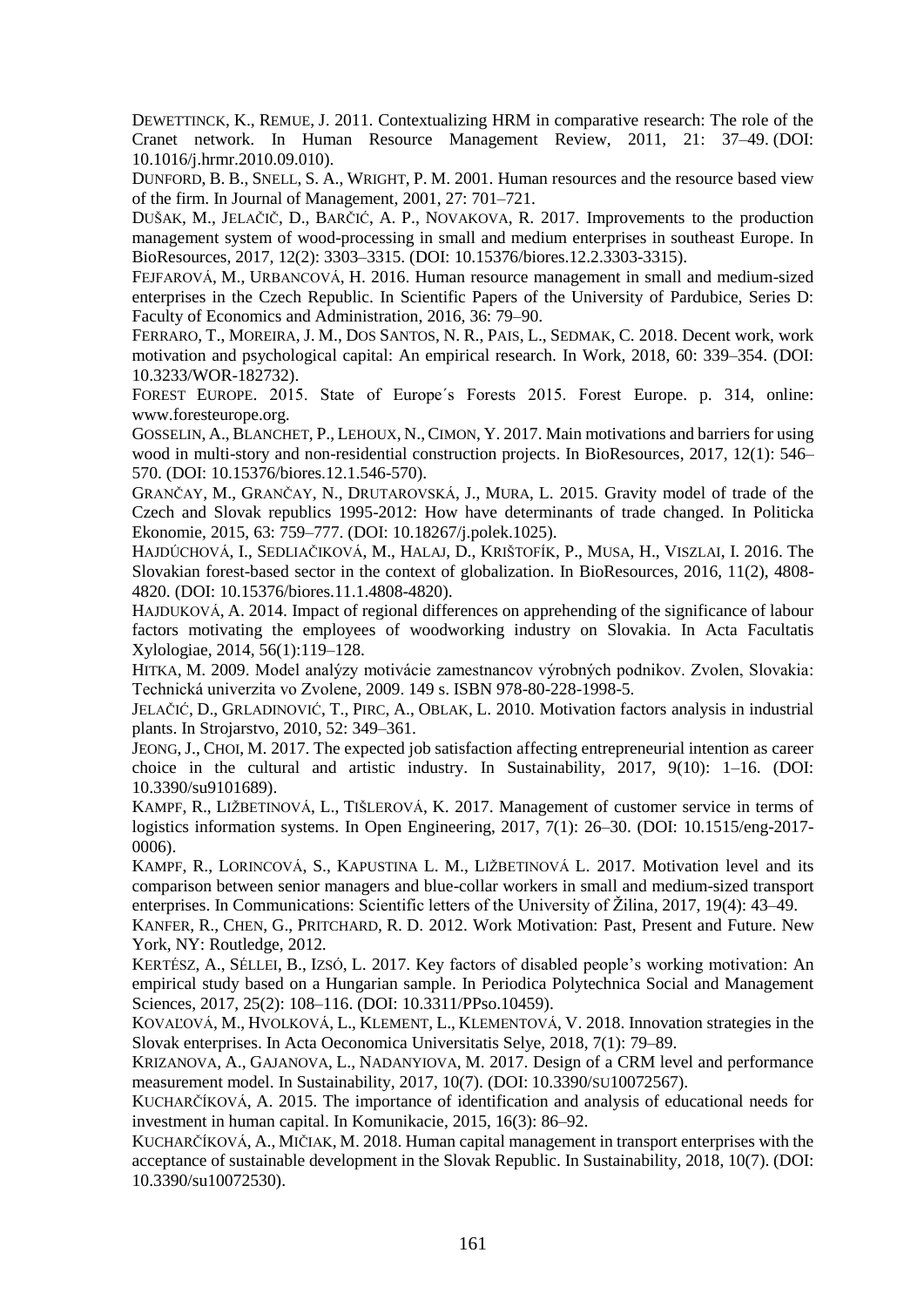LIŽBETINOVÁ, L. 2017. Clusters of Czech consumers with focus on domestic brands. In The 29th International Business Information Management Association Conference - Education Excellence and Innovation Management through Vision 2020: From Regional Development Sustainability to Global Economic Growth. Vienna, Austria, 2017, pp. 1703–1718.

LIŽBETINOVÁ, L., LORINCOVÁ, S., CAHA, Z. 2016. The application of the Organizational Culture Assessment Instrument (OCAI) to logistics enterprises. In Nase More, 2016, 63(3): 170–176. (DOI: 10.17818/NM/2016/SI17).

LORINCOVÁ, S. 2015. The improvement of the effectiveness in the recruitment process in the Slovak public administration. In The 9th International Scientific Conference on Business Economics and Management (BEM). Zvolen, Izmir, Turkey, 2015, pp. 382–389.

LORINCOVÁ, S., LIŽBETINOVÁ, L., BRODSKÝ, Z. 2018. Social networks as a tool for job search. In [Scientific Papers of the University of Pardubice, Series D: Faculty of Economics and Administration,](https://www.scopus.com/sourceid/21100390414?origin=recordpage) 2018, 25(42): 140–151.

LORINCOVÁ, S., SCHMIDTOVÁ, J., BALÁŽOVÁ, Ž. 2016. Perception of the corporate culture by managers and blue collar workers in Slovak wood-processing businesses. In Acta Facultatis Xylologiae Zvolen, 2016, 58(2): 149–163. (DOI: 10.17423/afx.2016.58.2.16).

LORINCOVÁ, S., SCHMIDTOVÁ, J., JAVORČÍKOVÁ, J. (2018). The impact of the working position on the level of employee motivation in Slovak furniture companies. In Acta Facultatis Xylologiae Zvolen, 2018, 60(2): 209–221. (DOI: 10.17423/afx.2018.60.2.20).

L[OUČANOVÁ](https://www.scopus.com/authid/detail.uri?authorId=56105878200&eid=2-s2.0-85045921012), E., O[LŠIAKOVÁ](https://www.scopus.com/authid/detail.uri?authorId=57156537700&eid=2-s2.0-85045921012), M., D[ZIAN](https://www.scopus.com/authid/detail.uri?authorId=57188581940&eid=2-s2.0-85045921012), M. 2018. Suitability of innovative marketing communication forms in the furniture industry. In [Acta Facultatis Xylologiae](https://www.scopus.com/sourceid/7700153234?origin=recordpage) 2018, 60(2): 159–171. (DOI: 10.17423/afx.2018.60.1.17).

LOUCANOVA, E., PALUS, H., DZIAN, M. 2017. A course of innovations in wood processing industry within the forestry-wood chain in Slovakia: A Q methodology study to identify future orientation in the sector. In Forests, 2017, 8(6): 210. (DOI: 10.3390/f8060210).

LUCAS, R., MARINOVA, M., KUCEROVA, J., VETRAKOVA, M. 2004. HRM practice in emerging economies: A long way to go in the Slovak hotel industry? In International Journal of Human Resource Management, 2004, 15: 1262–1279.

MASON, R. D., LIND, D. A. 1990. Statistical Techniques in Business and Economics. Boston, MA, USA: Irwin, 1990.

MÉSZÁROS, M. 2018. Employing' of self-employed persons. In Central European Journal of Labour Law and Personnel Management, 2018, 1(1): 46–67.

MINÁROVÁ, M. 2015. Managers in SMEs and their emotional abilities. In Acta Oeconomica Universitatis Selye, 2015, 4(1): 83–92.

MURA, L., KLJUČNIKOV, A., TVARONAVIČIENĖ, M., ANDRONICEANU, A. 2017. Development trends in human resource management in small and medium enterprises in the Visegrad Group. In Acta Polytechnica Hungarica, 2017, 14: 105–122. (DOI: 10.12700/APH.14.7.2017.7.7).

MUSOVÁ, Z. 2015. Responsible behavior of businesses and its impact on consumer behavior. In Acta Oeconomica Universitatis Selye, 2015, 4(2): 138–147.

N[EDELIAKOVA](https://apps.webofknowledge.com/OutboundService.do?SID=D58COnr7UOAmIFS23Is&mode=rrcAuthorRecordService&action=go&product=WOS&daisIds=2276472), E., P[ANAK](https://apps.webofknowledge.com/OutboundService.do?SID=D58COnr7UOAmIFS23Is&mode=rrcAuthorRecordService&action=go&product=WOS&daisIds=4846546), M. 2015. New trends in process-oriented quality management. In Procedia Economics and Finance, 2015, 34:172–179. (DOI: 10.1016/S2212-5671(15)01616-0).

NEMEC, M., KRISTAK, L., HOCKICKO, P., DANIHELOVA, Z., VELMOVSKA, K. 2017. Application of innovative P&E method at Technical Universities in Slovakia. In Eurasia Journal of Mathematics Science and Technology Education, 2017, 13(6): 2329–2349. (DOI: 10.12973/eurasia.2017.01228aa).

O[LŠOVSKÁ](https://www.scopus.com/authid/detail.uri?authorId=57189246462&eid=2-s2.0-84977557411), A., M[URA](https://www.scopus.com/authid/detail.uri?authorId=36158341600&eid=2-s2.0-84977557411), L., Š[VEC](https://www.scopus.com/authid/detail.uri?authorId=57189231406&eid=2-s2.0-84977557411), M. 2016. Personnel management in Slovakia: An explanation of the latent issues. In Polish Journal of Management Studies, 2016, 13(2): 110–120. (DOI: 10.17512/pjms.2016.13.2.11).

PALUŠ, H., KAPUTA, V., PAROBEK, J., ŠUPÍN, M., HALAJ, D., ŠULEK, R., FODREK, L. 2011. Trh s lesníckymi službami. Zvolen, Slovakia: Technická univerzita vo Zvolene, 2011. 45 s.

PALUS, H., PAROBEK, J., LIKER, B. 2015. Trade performance and competitiveness of the Slovak wood processing industry within the Visegrad group countries. In Drvna Industrija, 2015, 66(3): 195–203. (DOI: 10.5552/drind.2015.1431).

PEDRAZA MELO, N. A., BERNAL GONZÁLEZ, I. 2018. The organizational climate in the public and business sector from the perception of its human capital. In Espacios, 2018, 39.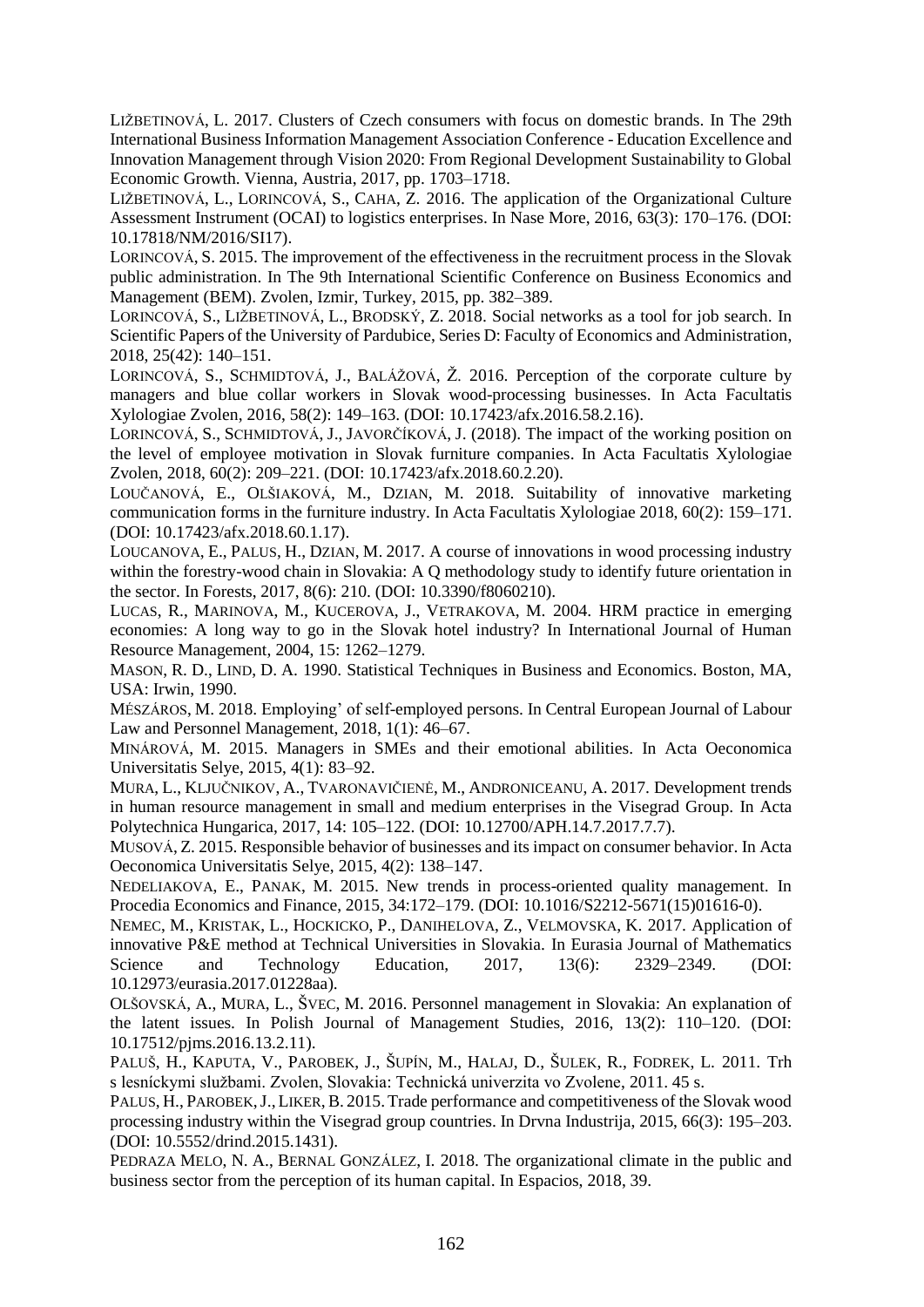POLIAČIKOVÁ, E. 2016. Category management as an effective instrument of relationship management. In Acta Oeconomica Universitatis Selye, 2016, 5(1): 119–127.

ROBBINS, S. P., ODENDAAL, A., ROODT, G. 2007. Organizational Behaviour: Global and Southern African Perspectives. Cape Town: Pearson Education, 2007.

ROSAK-SZYROCKA, J. 2014. Empoyees motivation at hospital as a factor of the organizational success. In Human Resources Management & Ergonomics, 2014, 8(2): 102–111.

RYAN, R. M., RIGBY, C. S., PRZYBYLSKI, A. 2006. The motivational pull of video games: A selfdetermination theory approach. In Motivation and Emotion, 2006, 30: 344–360.

SÁNCHEZ-SELLERO, M. C., SÁNCHEZ-SELLERO, P. 2016. Determinants of job satisfaction in Spain before and during the economic crisis of 2008. In Intangible Capital, 2016, 12(5): 1192–1220. (DOI: [10.3926/ic.844\)](http://dx.doi.org/10.3926/ic.844).

SCHULER, R. S. 1992. Strategic human resources management: Linking the people with the strategic needs of the business. In Organizational Dynamics, 1992, 21(1): 18–32.

STACHO, Z., STACHOVÁ, K., HUDÁKOVÁ, M., STASIAK-BETLEJEWSKA, R. 2017. Employee adaptation as key activity in human resource management upon implementing and maintaining desired organisational culture. In Serbian Journal of Management, 2017, 12(2): 303–313.

STACHO, Z., STACHOVA, K., VICEN, V. 2017. Education of employees during dismissal process. In The 14th International Conference Efficiency and Responsibility in Education 2017 (ERIE). Prague, Czech Republic, 2017, pp. 388–395.

STACHOVÁ, K., PAPULA, J., STACHO, Z., KOHNOVÁ, L. 2019. External partnerships in employee education and development as the key to facing industry 4.0 challenges. In Sustainability, 2019, 11(2). (DOI: 10.3390/su11020345).

STACHOVÁ, K., STACHO, Z. 2015. Outplacement as part of human resource management. In Procedia Economics and Finance, 2015, 34, 19–26. (DOI: [10.1016/S2212-5671\(15\)01596-8\)](https://doi.org/10.1016/S2212-5671(15)01596-8).

STACHOVÁ, K., STACHO, Z., VICEN, V. 2017. Efficient involvement of human resources in innovations through effective communication. In Business: Theory and Practice, 2017, 18: 33–42. STONE, R. J. 2005. Human Resource Management. Milton: John Wiley and Sons, 2005.

SUCHOMEL,J., GEJDOŠ, M., AMBRUŠOVÁ, L., ŠULEK, R. 2012. Analysis of price changes of selected roundwood assortments in some central Europe countries. In Journal of Forest Science, 2012, 58(11): 483–491. (DOI: 10.17221/98/2011-JFS).

T[OKARČÍKOVÁ](https://www.scopus.com/authid/detail.uri?authorId=57097753000&eid=2-s2.0-84926623815), E., K[UCHARČÍKOVÁ](https://www.scopus.com/authid/detail.uri?authorId=56180609200&eid=2-s2.0-84926623815), A. 2015. Diffusion of innovation: The case of the Slovak mobile communication market. In International Journal of Innovation and Learning, 2015, 17(3): 359–370. (DOI: [10.1504/IJIL.2015.068467\)](https://doi.org/10.1504/IJIL.2015.068467).

VETRÁKOVÁ, M., ĎURIAN, J., SEKOVÁ, M., KAŠČÁKOVÁ, A. 2016. Employee retention and development in pulp and paper companies. In BioResources, 2016, 11(4): 9231–9243. (DOI: 10.15376/biores.11.4.9231-9243).

V[ETRÁKOVÁ](https://www.scopus.com/authid/detail.uri?authorId=16205475300&eid=2-s2.0-85048673354), M., S[MEREK](https://www.scopus.com/authid/detail.uri?authorId=57193730454&eid=2-s2.0-85048673354), L., S[EKOVÁ](https://www.scopus.com/authid/detail.uri?authorId=57202532655&eid=2-s2.0-85048673354), M. 2017. The importance of human resources management in business practice in Slovakia. In The 30th International Business Information Management Association Conference, IBIMA 2017 - Vision 2020: Sustainable Economic development, Innovation Management, and Global Growth. Madrid, Spain, 2017, pp. 2481–2487.

WRIGHT, P. M., DUNFORD, B. B., SNELL, S. A. 2001. Human resources and the resource based view of the firm. In Journal of Management, 2001, 27: 701–721.

XU, Y., WANG, Y., TAO, X., LIŽBETINOVÁ, L. 2017. Evidence of Chinese income dynamics and its effects on income scaling law. In Physica A: Statistical Mechanics and its Applications, 2017, 487: 143–152. (DOI: [1016/j.physa.2017.06.020\)](https://doi.org/10.1016/j.physa.2017.06.020).

ZELENÁ SPRÁVA. Zvolen, Slovakia: Národné lesnícke centrum, 2017. 68 s.

ZHU, C. J., WARNER, M. 2019. The emergence of human resource management in China: Convergence, divergence and contextualization. In Human Resource Management Review, 2019, 29(1): 87–97. (DOI: 10.1016/j.hrmr.2017.11.002).

ŽUPERKIENĖ, E., ŽILINSKAS, V. J. 2008. Analysis of factors motivating the managers' career. In Engineering Economics, 2008, 2(57): 85–91. (DOI: [10.5755/j01.ee.57.2.11536\).](https://doi.org/10.5755/j01.ee.57.2.11536)